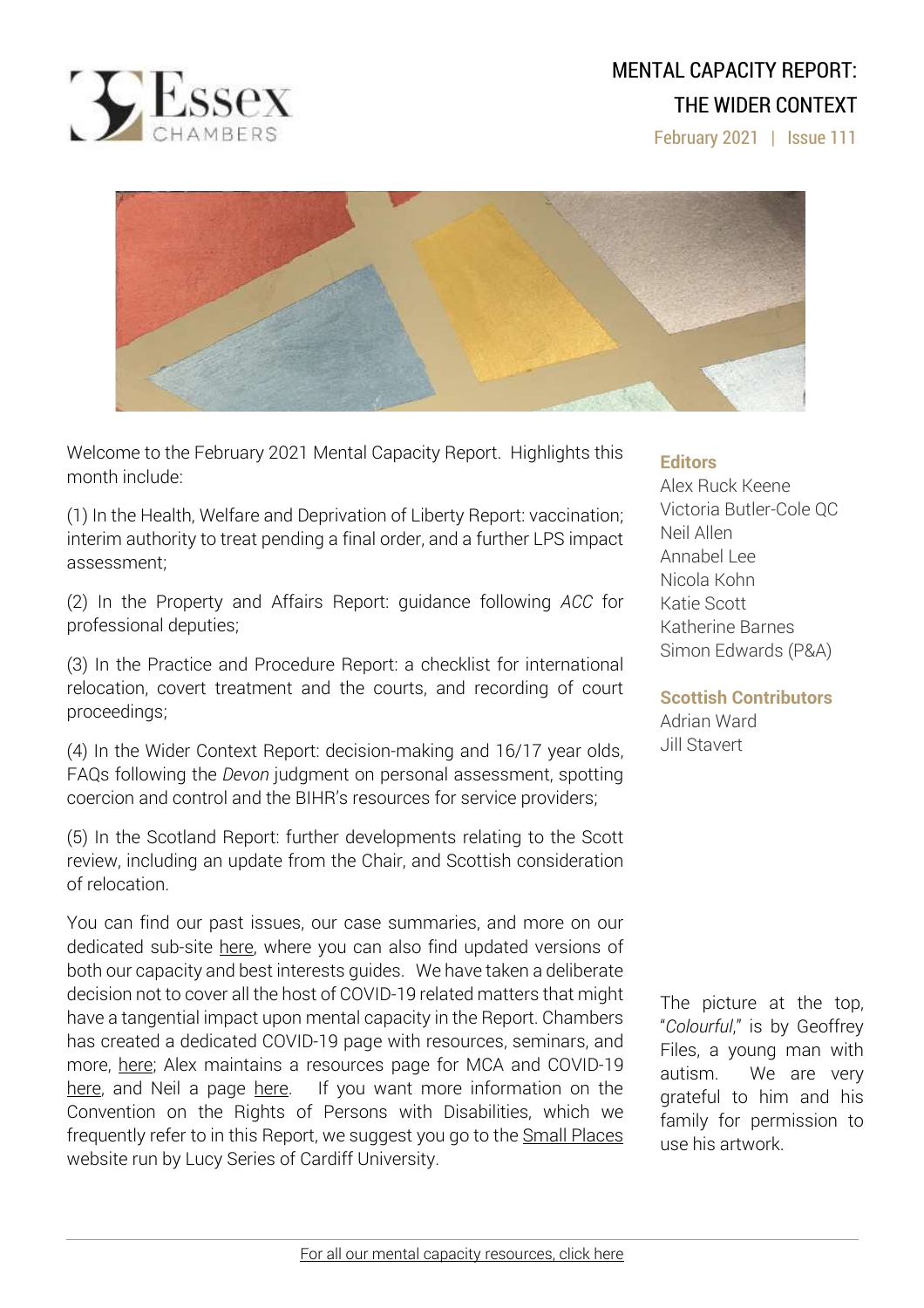# **Contents**

# <span id="page-1-0"></span>When is the refusal of treatment by a 16/17 year old binding?

*Re X* [2021] [EWHC](https://www.bailii.org/ew/cases/EWHC/Fam/2021/65.html) 65 (Fam) (Munby J)

*Other proceedings – judicial review*

### Summary<sup>1</sup>

*This case is about whether X, a young woman declared to be Gillick competent and "mature and wise beyond her years", should be afforded the exclusive right to decide her own medical care in the same way as her peers aged 18 years and older*

X, who was 15 at the time of judgment, is a Jehovah's Witness. She suffers from serious sickle cell syndrome. At times this results in a crisis, when the view of her treating clinicians is that blood transfusion is necessary.

Her case is also the latest consideration the courts have given to the question of when the refusal of medical treatment by a child under the age of 18 may be determinative.

The Trust had brought her case to court in May 2020, seeking authorisation for transfusion notwithstanding her objections, which was granted. In October 2020 a further crisis ensued, and the matter returned to court. The Trust was now seeking not only an order authorizing transfusion in this case, but a 'rolling order' which would authorise transfusions as and when needed until X is 18. At that hearing counsel for X raised the question of whether, as a Gillick competent child of nearly 16, her refusal of treatment should be determinative. The court authorized treatment in the circumstances of medical crisis, but set the matter down for full argument.

<sup>&</sup>lt;sup>1</sup> Note, Tor and Alex having been involved in the case, they have not contributed to this note.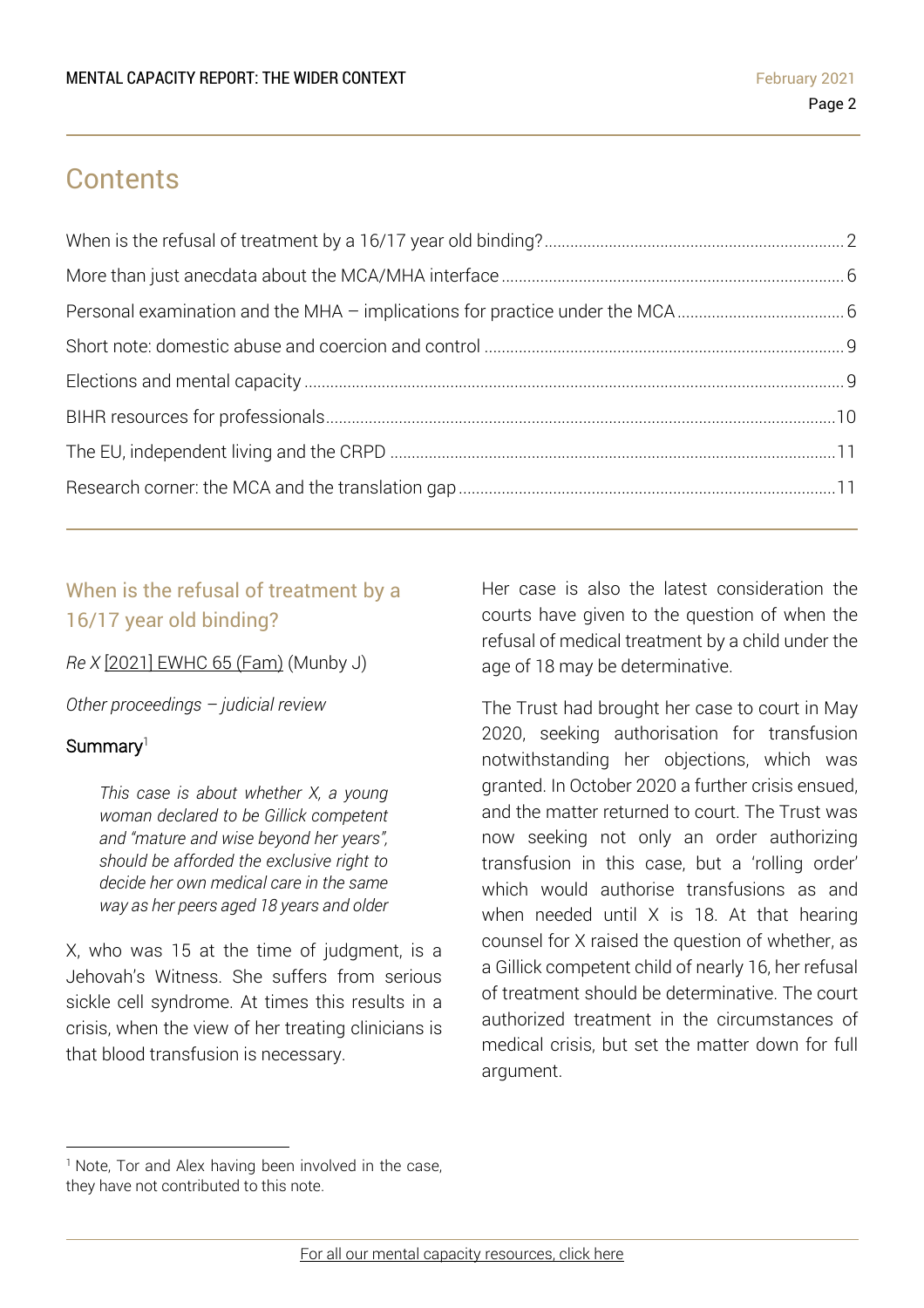### *Gillick competence*

It was common ground that X *was* Gillick competent, and so the judgment does not descend into detailed analysis of the concept. However, Sir James Munby did make two important observations:

- On the relationship between Gillick competence and s. 8, drawing on the analysis of Lord Donaldson in *In re R* [1992] Fam 11 and *In re W* [1993] Fam 64: in medical treatment cases the analysis is '(1) Until the child reaches the age of 16 the relevant inquiry is as to whether the child is Gillick competent. (2) Once the child reaches the age of 16: (i) the issue of Gillick competence falls away, and (ii) the child is assumed to have legal capacity in accordance with section 8, unless (iii) the child is shown to lack mental capacity as defined in sections 2(1) and 3(1) of the Mental Capacity Act 2005' (at [57]);
- On the relationship between Gillick competence and capacity under the MCA 2005: the tests have "*nothing obvious in common, not least because they are rooted in different areas of scientific knowledge and understanding*" (para 73) ; there is no obvious read-over between the two, save that it is difficult to see how a child who lacks capacity in the MCA sense would achieve Gillick competence (para 74). In this regard, Sir James disagreed with the suggestion in *Re S* and repeated in *Bell v Tavistock* that it is appropriate and helpful when considering Gillick competence to read across and borrow from the concepts and language in the MCA: 'its premise is that Gillick competence is in some way related or even

analogous to capacity in the sense in which the expression is used in the 2005 Act. It is not; the two are, as I have said, both historically and conceptually quite distinct" (at [75]).

Nothing in the MCA 2005 threw the validity of the approach outlined in *Re R* and *Re W* into doubt. Nor did a line of authority from the Supreme Court of Canada. Considering the case of *AC v Manitoba (Director of Child and Family Services)* 2009 SCC 30, Sir James held that the case *"is not authority for the proposition that the decision of either a Gillick competent child or a child aged 16 or more is always, and without exceptions, determinative in relation to medical treatment. In the final analysis, as I read her judgment, the court always has the last word*." (at para 99). Neither this case nor other Canadian authorities to which the court was referred suggested any need for judicial re-evaluation of *Re R* and *Re W*.

### *Compatibility with ECHR*

The judgment then goes on to consider whether that approach is compatible with the European Convention of Human Rights. In short terms, the answer given is 'yes':

- Article 2: even if it was correct that Article 2 was not engaged, this did not prevent 'the preservation of life' being a factor that the State can consider when evaluating whether other rights are engaged;
- Article 3: assuming that it were the case that imposing medical treatment on an adult who did not wish it would amount to a breach of Article 3, the case is different where treatment of a child  $-$  even a Gillick competent child  $-$  is being considered. This is because of the strong arguments in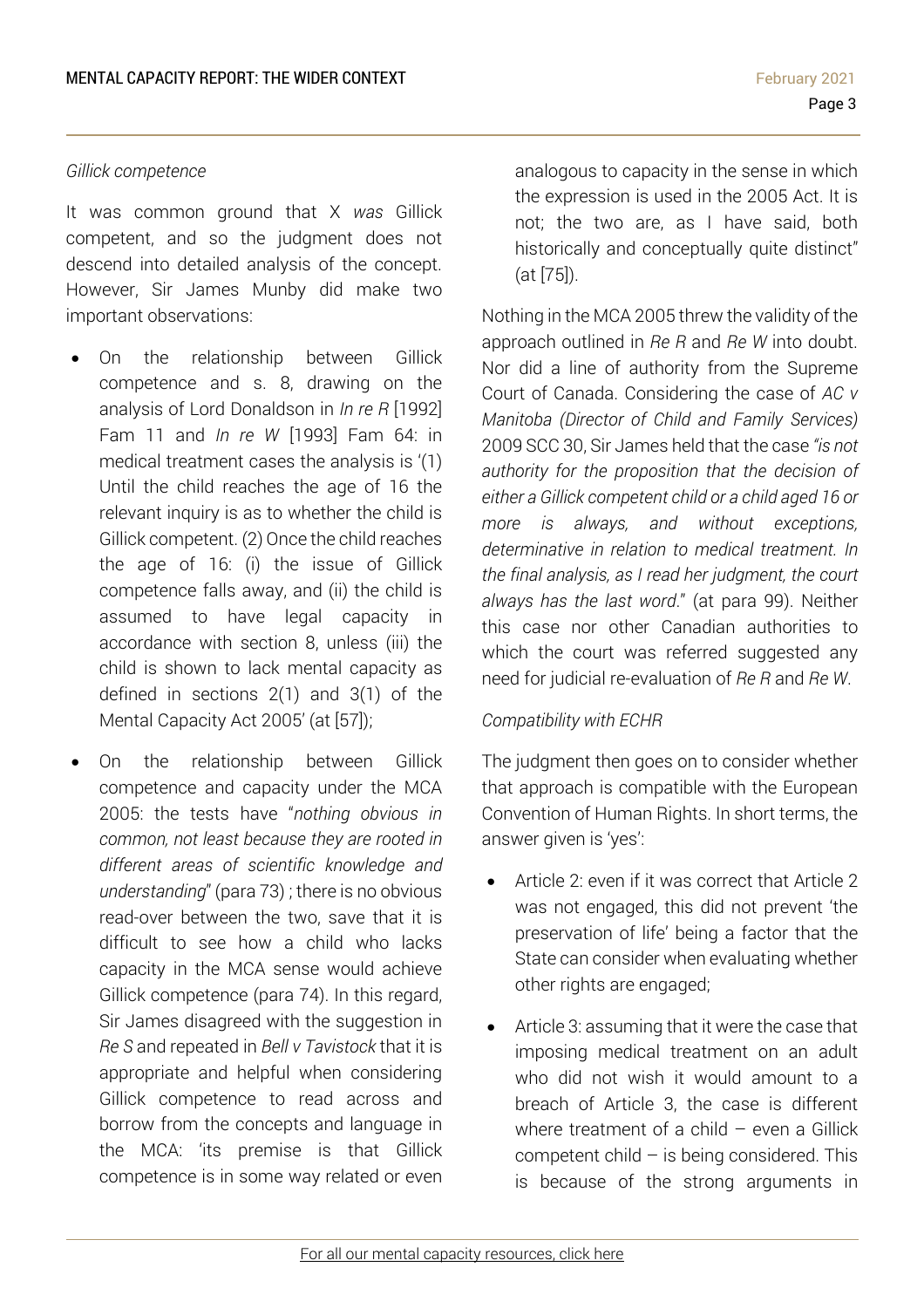favour of securing the child's future autonomy. The need to balance autonomy and the need to protect the child and support them to survive into adulthood is recognized in various provisions of the UN Convention on the Rights of the Child (at para 119]) and nothing in the Strasbourg jurisprudence requires a recognition that a child – even a Gillick competent child – is autonomous in the way an adult is (para 120).

- Article 5: on the facts of the case, Article 5 did not arise. No order had been made for X to be restrained or prevented from leaving hospital, and she did not in fact seek to do so. The difficult question as to how a Gillick competent child could be 'of unsound mind' did not therefore fall to be answered, but Sir James expressed the view that the solution is to be found in the 'carve out' recognized in *R (Ferreira) v Inner South London Senior Coroner* [2017] EWCA Civ 31.
- Articles 8 and 9: the analysis in relation to Article 3 applied to the argument that there was any breach of Articles 8 or 9. In fact, given that those rights are qualified rights, the argument that there was no breach where the intention is to preserve the lives of children until adulthood (which Sir James recognised as a legitimate aim at para 134) was all the stronger.
- Article 14: any differential treatment on the basis of age was justified, and no breach of Article 14 ensued. The reason for treating children differently was not a matter of administrative convenience, but the protection of children (see para 152).

## *The picture in the round*

Sir James then considered the submission that For years, the debate about the interface between the MHA and the MCA (as to which, see further my shedinar [here\)](https://www.mentalcapacitylawandpolicy.org.uk/shedinar-the-dread-mha-mca-interface/) and where it should be drawn in future has been bedevilled by the lack of actual data about how it works in practice, and how practitioners (of different backgrounds) understand it. The King's Fund, in a really important piece of research commissioned by the DHSC, has published a report: Understanding clinical decision-making at the interface of the Mental Health Act (1983) and the Mental Capacity Act (2005): drawing upon survey and qualitative interviews, the research captured data from more than 600 health professionals, including approved mental health professionals, section 12 doctors, approved clinicians, and best interests assessors among others. A blog by the report's author – a Tale of Two Acts – can be found [here,](https://www.kingsfund.org.uk/blog/2021/02/tale-two-acts-mental-health-act-and-mental-capacity-act) and the underlying report [here.](https://www.york.ac.uk/media/healthsciences/images/research/prepare/reportsandtheircoverimages/Understanding%20the%20MHA%20&%20MCA%20interface.pdf)times have changed and views as to the proper balance between medical paternalism and patient autonomy have altered. He agreed that "[o]*f course, a family court cannot be blind to the changes in society's views and values which are such a striking feature of modern life, and this is well recognised in the authorities*" (paragraph 159). Similarly, the common law is of course capable of moving with the times. However, the court could not simply reject the law as set out in *Re R* and *Re W*:

*162. At the end of this lengthy analysis, my clear and firm conclusion is that the learning in In re R (A Minor) (Wardship: Consent to Treatment) [1992] Fam 11 and In re W (A Minor) (Medical Treatment: Courts Jurisdiction) [1993] Fam 64 emerges unscathed from Mr Brady's*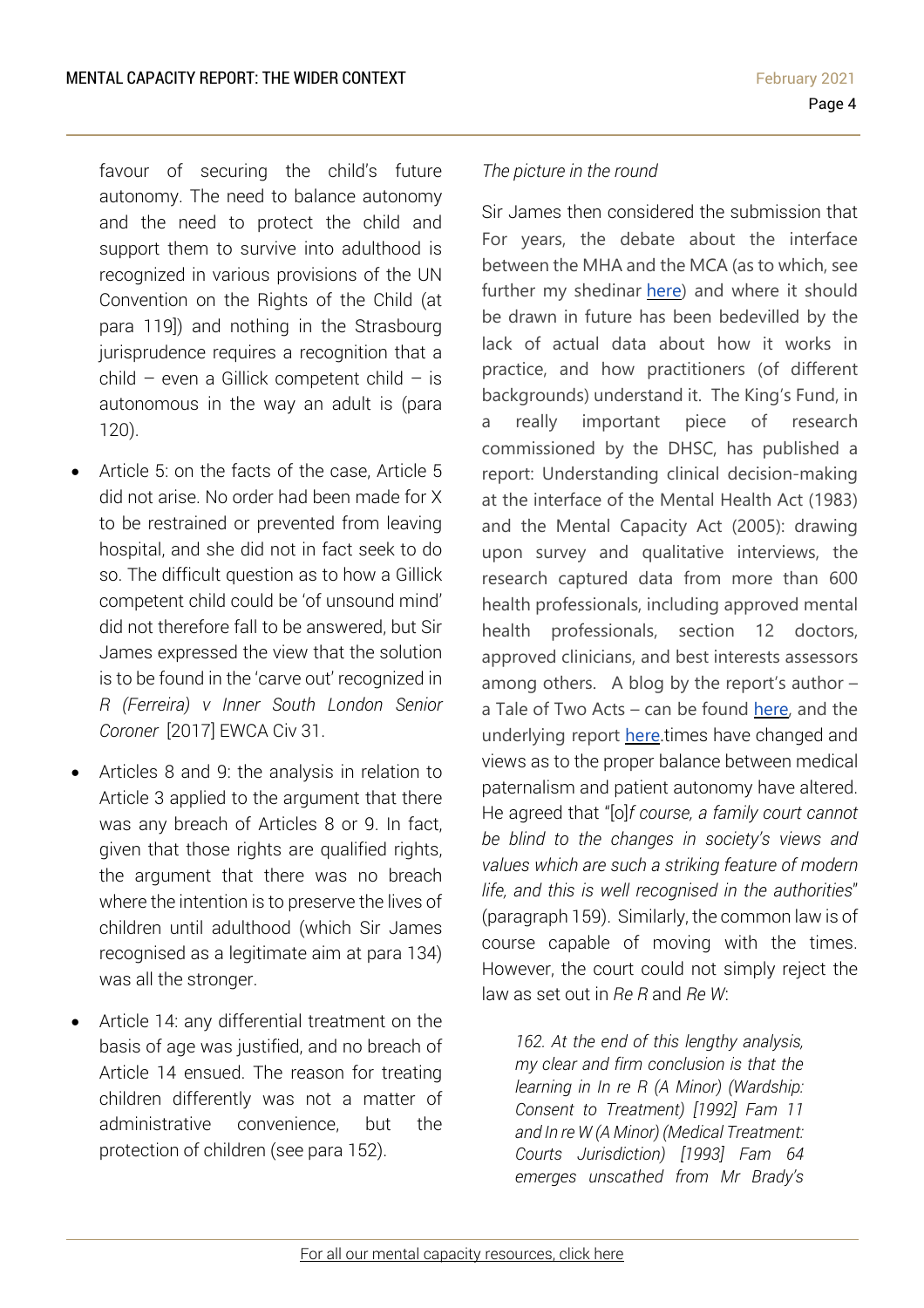*attack. The change for which he contends is a matter for Parliament, not the courts.*

X's application for declarations that she had the requisite decisional capacity to make exclusive decisions about her treatment, or would do once she attained the age of 16, was therefore refused.

### *The rolling order*

The second question which arose for decision was whether to make the orders sought by the Trust.

Having found against X on the question of whether the court could make an order requiring her to be treated against her competent/capacitous will, Sir James was not persuaded that he should make the rolling order sought by the Trust. He was satisfied that it was possible to make such an order: "*I have no doubt that the court has jurisdiction to make the kind of contingent, anticipatory or prospective order*" which was sought (para 165]) but the real question was whether the court should.

Four submissions were made in support of the overall submission that an order should not be made, Sir James identifying that he agreed with the force of the submission, if not the detail of the points. Those four submissions were: (1) determining whether or not a medical treatment is required is highly fact specific, particularly in the context of whether blood transfusions are required; (2) granting a rolling order would run the risk of privileging medical paternalism over judicial protection; (3) there was a risk in a case such as X's of discrimination and religious stereotyping, based on the erroneous assumption that blood transfusions are always

necessary whenever recommended by a clinician and that a patient who is a Jehovah's Witnesses is always wrong to refuse such a procedure; and (4) X had not yet had the opportunity to test the medical evidence rigorously, which would be a pre-requisite if there was to be a rolling order lasting two years.

Taken in the round, Sir James agreed that there should be no rolling order.

### Comment

This case is a helpful restatement of principles, and a firm indication that if the law in relation to 16 and 17 year olds is to change that is a matter for parliament.

The clarification made by Sir James as to the nature of s. 8 ("*for the purposes of section 8 we are concerned only with legal capacity; the effect of the statute, in relation to its specific subject matter (medical treatment) is, as it were, to reduce the age of majority from 18 to 16 – that, and no more. Section 8 is not concerned with and does not operate so as to deem the child to have mental capacity*" is welcome. Similarly, the observation at paragraph 139 that "*many attempts have been made to demonstrate that purely common law rules, found only in a mass of case law, fall foul' of the ECHR requirement of being 'prescribed by law*" but "*I am not aware of any that have succeeded*" is a helpful reminder, and not only in this area of the law.

More controversial is the open question as to how Article 5 operates in cases of this nature. As Sir James recognized, the application of the *Ferreira* carve out is potentially problematic: a Gillick competent child objecting to treatment is not in the same situation as the patient in *Ferreira.* The child is not incapable of giving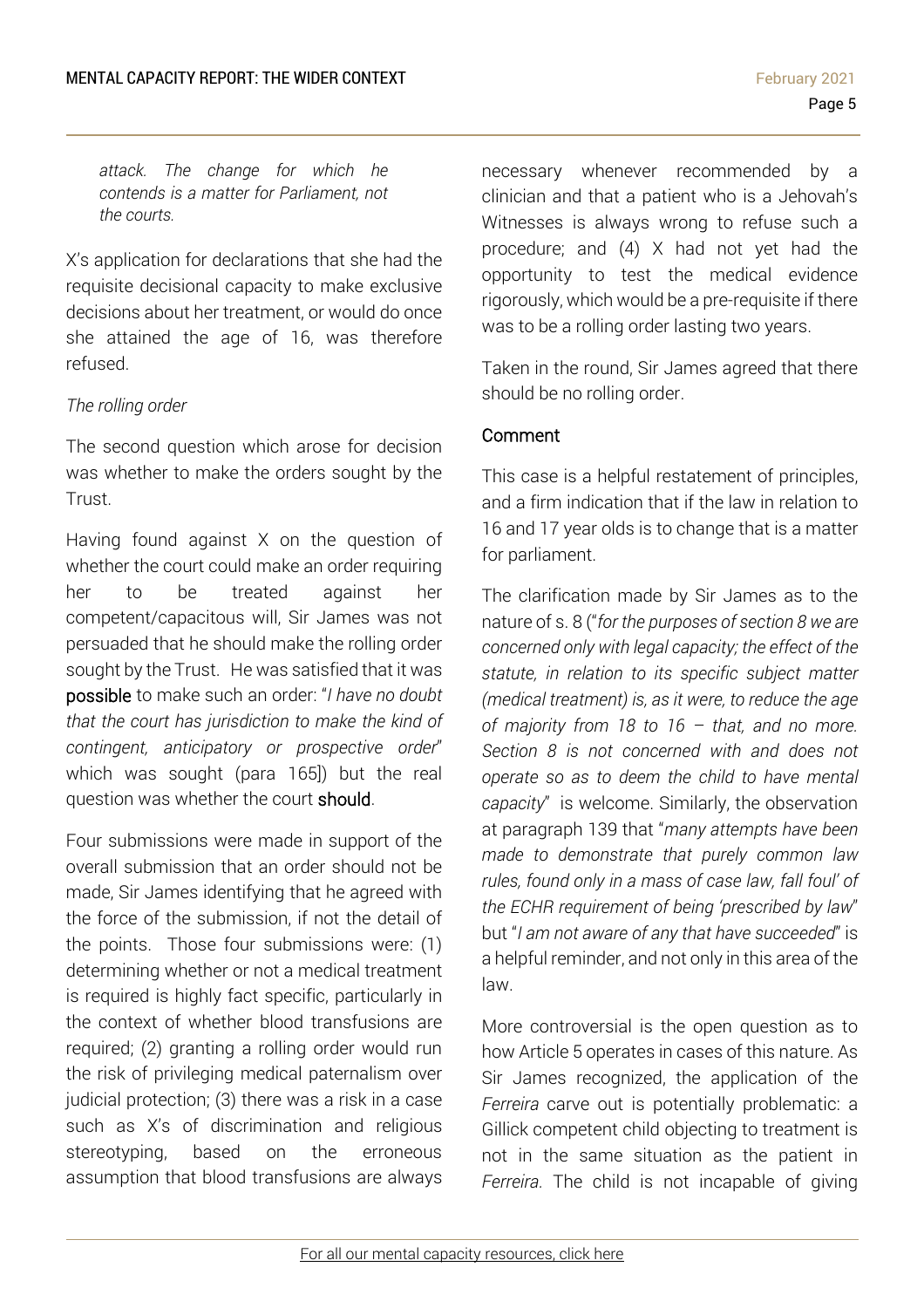consent: the issue is rather that they are not consenting. Although not requiring determination on the facts of this case, it is readily foreseeable that the issue may arise in the future: it is much less clear what the answer is.

Likewise, the 'pragmatic' approach adopted to the relationship between competence/capacity in children over the age of  $16 -$  while making for a clear approach for practitioners to adopt – seems likely to attract further academic commentary, whether or not savouring "*of the Thomist schoolmen*" (at [71]).

Having determined that the court has the power to make a 'rolling' order but (rightly, given the facts of the case) deciding it was inappropriate to do so, the judgment also leaves open the question of when if ever such an order *will* be appropriate.

# <span id="page-5-0"></span>More than just anecdata about the MCA/MHA interface

For years, the debate about the interface between the MHA and the MCA (as to which, see further Alex's shedinar [here](https://www.mentalcapacitylawandpolicy.org.uk/shedinar-the-dread-mha-mca-interface/)) and where it should be drawn in future has been bedevilled by the lack of actual data about how it works in practice, and how practitioners (of different backgrounds) understand it. The King's Fund, in a really important piece of research commissioned by the DHSC, has published a report: Understanding clinical decision-making at the interface of the Mental Health Act (1983) and the Mental Capacity Act (2005): drawing upon survey and qualitative interviews, the research captured data from more than 600 health professionals, including approved mental health professionals, section 12 doctors, approved clinicians, and best interests assessors among others. A blog by the report's author  $-$  a Tale of Two Acts  $-$  can be found [here](https://www.kingsfund.org.uk/blog/2021/02/tale-two-acts-mental-health-act-and-mental-capacity-act), and the underlying report [here](https://www.york.ac.uk/media/healthsciences/images/research/prepare/reportsandtheircoverimages/Understanding%20the%20MHA%20&%20MCA%20interface.pdf).

# <span id="page-5-1"></span>Personal examination and the MHA – implications for practice under the MCA

NHSE and the DHSC had published guidance in November 2020 which had indicated that they considered that the provisions of the MHA allowed for video assessments to occur for purposes of making medical recommendations in relation to admission and for the AMHP making the application for admission. That guidance made clear that only the courts could provide a definitive interpretation of the law. It also set out the circumstances under which they considered that such assessments could take place.

In *Devon Partnership NHS Trust v SSHC* [\[2021\]](https://www.mentalcapacitylawandpolicy.org.uk/wp-content/uploads/2021/01/Devon-Final-Judgment-002.pdf) EWHC 101 [\(Admin\),](https://www.mentalcapacitylawandpolicy.org.uk/wp-content/uploads/2021/01/Devon-Final-Judgment-002.pdf) handed down on 22 January 2021, the Divisional Court has held that "the phrases "personally seen" in s. 11(5) and "personally examined" in s. 12(1) require the physical attendance of the person in question on the patient."

It does not appear that either the Trust or the DHSC intend to appeal. Even if the DHSC does appeal, then as the court did not 'stay' its judgment, organisations should not proceed on the basis that there is any doubt as to the position  $-$  it would only be if an appeal court overturned the judgment and gave a different interpretation of the law that the position would change.

We set out below some answers to FAQs that arise in consequence.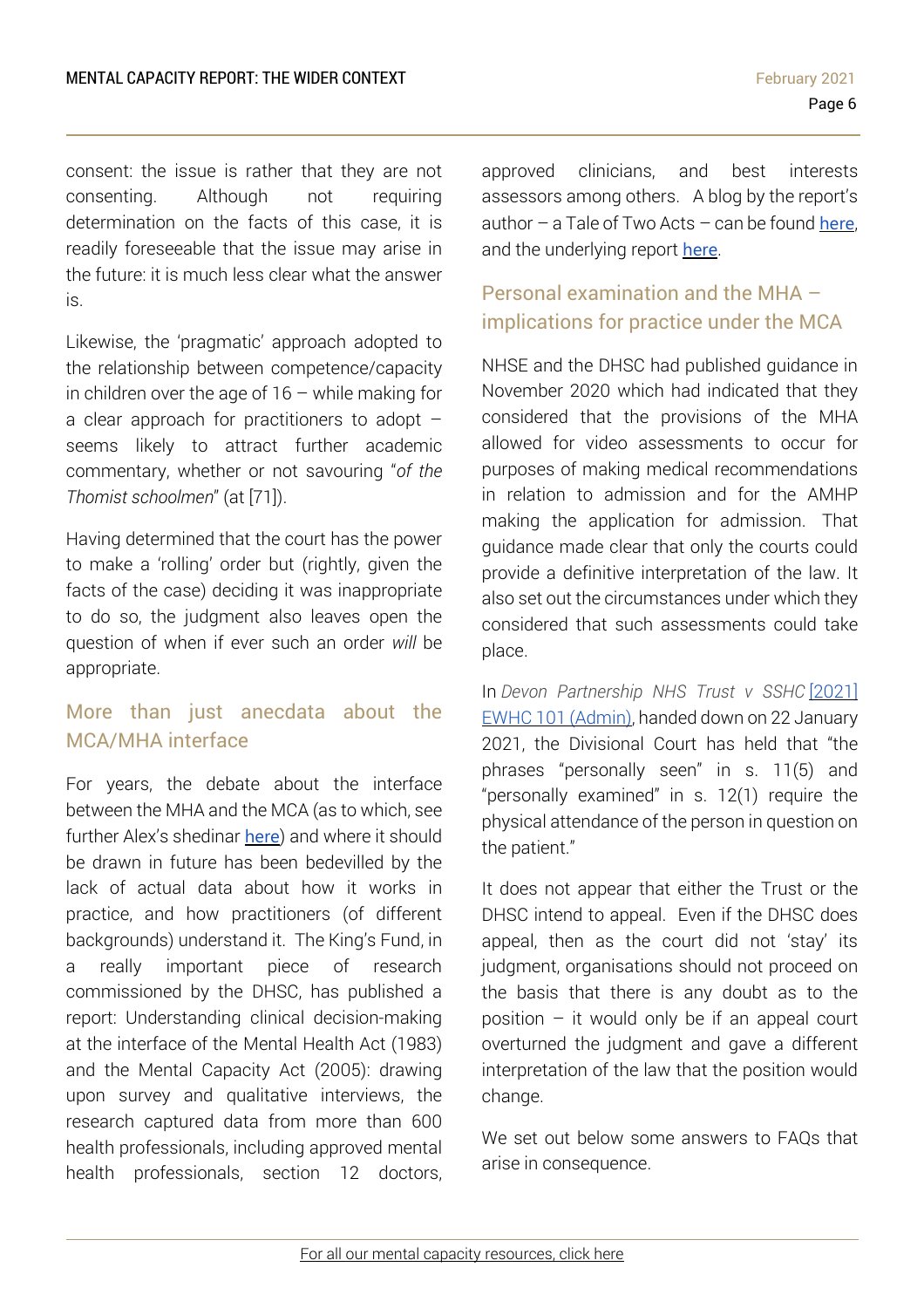### *What should happen now?*

No further remote assessments should be carried out, either by doctors making medical recommendations (s.12(1)) or the AMHP making the application for admission (s.11(5)).

The NHSE/DHSC guidance has now been amended to remove the relevant section – it can be found [here](https://www.england.nhs.uk/coronavirus/wp-content/uploads/sites/52/2020/03/C1075-legal-guidance-for-mh-ld-autism-specialised-commissioning-services-v4-25-jan-21.pdf).

Although s.20 (providing for renewal) uses the term "examine," rather "personally examine," it is not entirely easy to see any basis upon which to differentiate the position, $2$  so it is suggested that renewals henceforth should be done on the basis of personal examination. It may, in some cases, be necessary if the responsible clinician is shielding (as many are in different Trusts) for the position of responsible clinician to be transferred to someone able to carry out this function.

The language of s.23 (discharge) does not include these terms, so it is suggested that there is nothing to prevent the responsible clinician (or the hospital managers) discharging a patient on the basis of remote consideration of the position, so long as they can properly be satisfied that the person no longer meets the criteria for detention.

## *What about people who have been detained on the basis of remote assessments?*

The judgment does not address this, but the logical implication of this is that the applications cannot properly have been made, such that fresh applications will have to be made in order

lawfully to continue the detention if it is considered to required.

The same also applies where the detention was brought upon on the basis of an 'in person' examination but then renewed remotely.

The judgment does not address the position in relation to whether claims for unlawful detention can be made in relation to patients who were detained on the basis of remote assessments, but it is important to note that even if a detention is unlawful because the correct procedure was not followed, this does not mean that the person will automatically be entitled to more than socalled nominal damages (i.e. £1). If it can be shown that, at all times, they met the substantive criteria for detention, then it is very likely that they will not be able to show that they suffered any loss, required to establish a claim for substantive damages (see *[Bostridge](https://www.39essex.com/cop_cases/bostridge-v-oxleas-nhs-foundation-trust/) v Oxleas NHS [Foundation](https://www.39essex.com/cop_cases/bostridge-v-oxleas-nhs-foundation-trust/) Trust* [2015] EWCA Civ 79).

### *What about CTOs?*

Section 17A does not provide that there be personal examination (by either the RC or the AMHP), so there is nothing to stop the decision to put the person on a CTO being undertaken following remote consideration of the position if both the RC and the AMHP can be satisfied that the criteria are met.

One major area of potential difficulty is in relation to renewal; as set out above, it is not immediately obvious that it is possible to differentiate between "personal examination" (the language used for admission) and "examination" (the

 $2$  Although see [here](https://www.localgovernmentlawyer.co.uk/healthcare-law/174-healthcare-features/46078-community-treatment-orders-does-seeing-patients-remotely-suffice) for an argument that it may be possible to make the argument that renewals can be treated differently.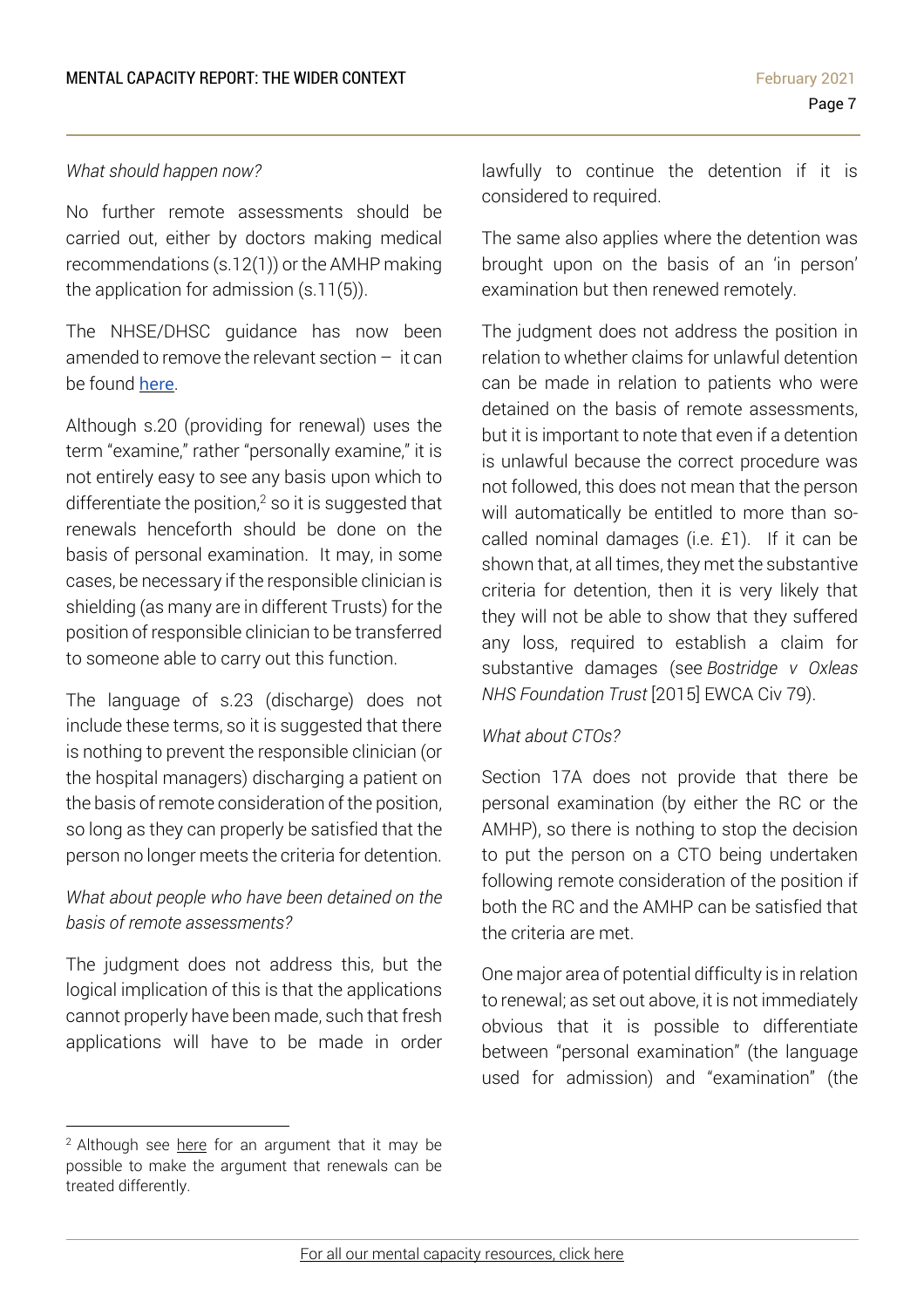language used for renewal), and this applies equally to those who are on CTOs. This suggests that remote renewals cannot be used for CTOs and that CTOs which have at any stage seen the underlying detention renewed remotely cannot continue in force. The resulting audit that is no doubt taking place in many Trusts to identify which of their patients may be on these CTOs (and whom, in consequence, might have to be subject to fresh admission applications) may serve as an  $-$  inadvertent  $-$  natural experiment in identifying which patients are on 'legacy' CTOs are which really do require the framework of these instruments. That challenge had been levelled by the Independent Review of the MHA 1983, but the White Paper presumably did not expect that this challenge was to be brought to a head quite so abruptly.

It should be noted that the consequences in terms of liability where anyone has been on a CTO which has been the basis of a remote renewal are  $-$  or should be  $-$  different to the position where they have been detained. A CTO cannot be used to create a circumstance of deprivation of liberty (see *[PJ](https://www.39essex.com/cop_cases/welsh-ministers-v-pj-2/)*), so the challenge would be to the interference with the Article 8 rights of the patient.

## *Does the judgment have any implications in relation to Second Opinion Appointed Doctors?*

Not directly, because the requirements in relation to SOADs in Parts 4 and 4A do not include the same statutory requirements for personal examination that the court was considering in the *Devon* case. The CQC's [procedure](https://www.cqc.org.uk/sites/default/files/20200320_SOAD-COVID19-letter.pdf) for remote working in relation to SOADs (20 March 2020) remains in force. The judgment, though, does serve as a reminder that the protections contained within

the MHA are there for a reason, and deviations forced upon practitioners by the pandemic should always be justified.

## *Does the judgment have any implications for DoLS?*

Not directly. The MCA does not have any statutory requirement for face to face assessment for any part of DoLS. That having been said, the judgment serves as a reminder of the importance of procedural protections relating to deprivation of liberty. In this context, the DHSC's [Emergency](https://www.gov.uk/government/publications/coronavirus-covid-19-looking-after-people-who-lack-mental-capacity/the-mental-capacity-act-2005-mca-and-deprivation-of-liberty-safeguards-dols-during-the-coronavirus-covid-19-pandemic) MCA/DoLS [guidance](https://www.gov.uk/government/publications/coronavirus-covid-19-looking-after-people-who-lack-mental-capacity/the-mental-capacity-act-2005-mca-and-deprivation-of-liberty-safeguards-dols-during-the-coronavirus-covid-19-pandemic) reminds practitioners that face to face to visits are an important part of the DoLS framework and "can occur if needed, for example to meet the person's specific communication needs, in urgent cases or if there are concerns about the person's human rights." However, the guidance also makes clear that "[d]ecisions around visiting are operational decisions and ultimately for the providers and managers of individual care homes and hospitals to make. DoLS professionals should work closely with hospitals and care homes to decide if visiting in person is appropriate, and how to do this safely. Visiting professionals should understand and respect their local visiting policies, including for individual hospitals and care homes."

### *What about longer term implications?*

The court in the *Devon* case made clear that it was:

*acutely aware of the difficulties to which the statutory provisions – as we have construed them – give rise for the Trust and for others exercising functions under the MHA. Nothing we have said should be taken as minimising those*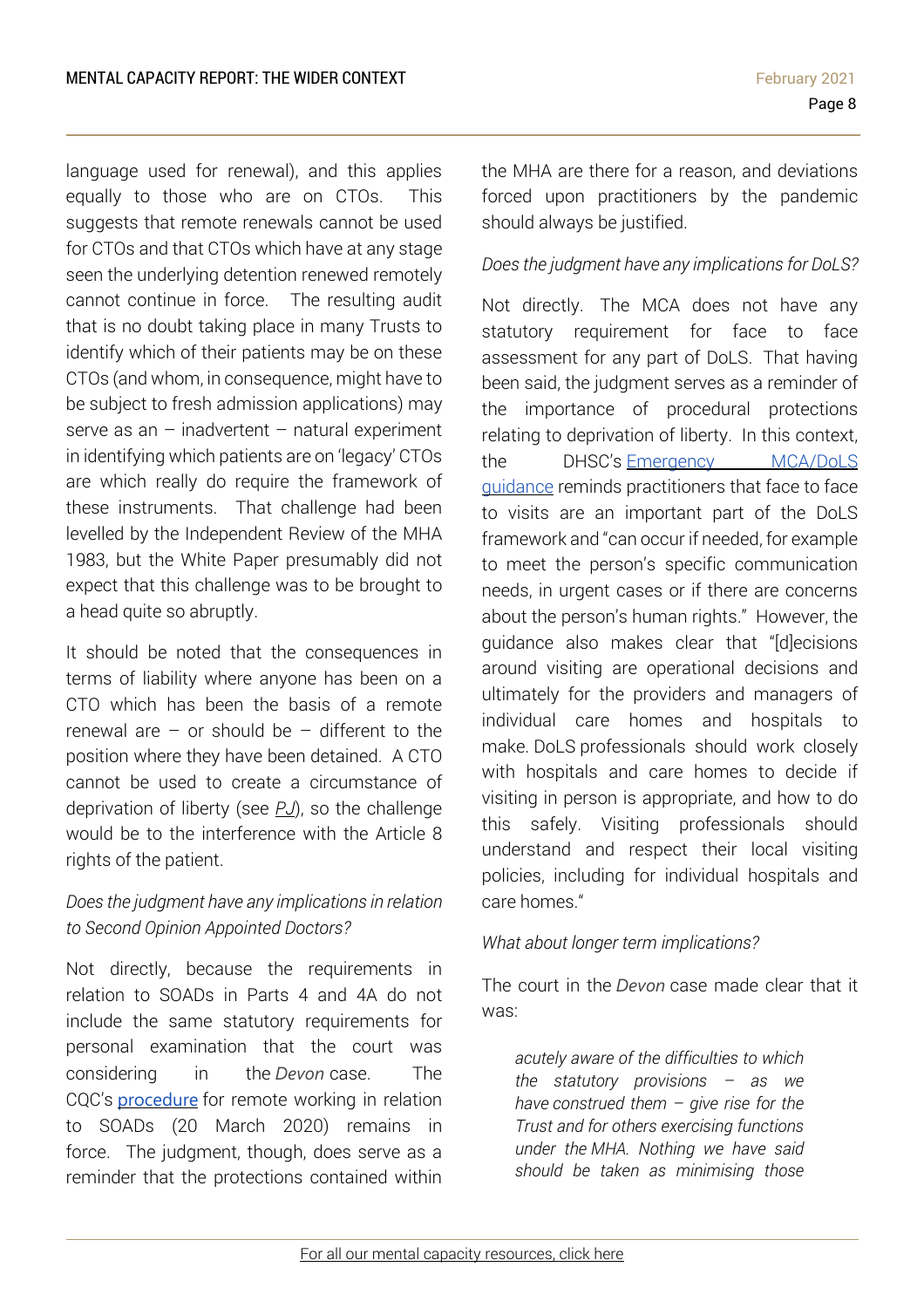*difficulties. Whether and how to address them will be for Parliament to decide.*

It is possible that Parliament might be asked to amend the MHA on a time-limited fashion (timelimited amendments were introduced in the Coronavirus Act 2020 in relation to other aspects of admission under the MHA, although they were never [brought](https://www.legislation.gov.uk/uksi/2020/1467/made) into force). However, it is unlikely that this would or could happen in the very short term.

It should be noted that when the DoLS regime is replaced in due course with the LPS, there will be no requirement within Schedule AA1 to the MCA 2005 for face to face assessment. We do not yet have the regulations relating to assessment, but unless they provide for face to face assessment (which, if they track DoLS, is unlikely) then the approach in relation to 'mental capacity' detention and 'mental health' detention will continue to be different.

# <span id="page-8-0"></span>Short note: domestic abuse and coercion and control

In *F v M* [\[2021\]](https://www.bailii.org/ew/cases/EWFC/HCJ/2021/4.html) EWFC 4, Hayden J has returned to the problem of coercion and control that he had previously considered in the context of the Court of Protection in *Re [LW](https://www.39essex.com/cop_cases/re-lw/)* [2020] EWCOP 50. The case is a deeply troubling one, turning on its own facts, but of wider importance is the extent to which Hayden J identified that it was only against the checklist of possible factors pointing to coercive and controlling behaviour in the Home Office's statutory [guidance](https://assets.publishing.service.gov.uk/government/uploads/system/uploads/attachment_data/file/482528/Controlling_or_coercive_behaviour_-_statutory_guidance.pdf) published under the Serious Crime Act 2015 that it was possible to identify that apparently innocent conduct had a very different, and more sinister complexion. See paragraphs 61 to 63, and, further, the detailed extracts from the relevant police interviews at paragraphs 45-60, which illustrate "*both the insidious and manipulative nature of coercive and controlling behaviour and its impact on the victim*."

## <span id="page-8-1"></span>Elections and mental capacity

In *Strobye and Rosenlund v [Denmark](https://www.bailii.org/eu/cases/ECHR/2021/95.html)* [2021] ECHR [95,](https://www.bailii.org/eu/cases/ECHR/2021/95.html) the European Court of Human Rights held, on its face perhaps rather surprisingly, that there was no breach of the right to vote enshrined in Article 3 of Protocol 1 ECHR involved in the provisions in Danish law disenfranchising the applicants because they had been deprived of their legal capacity.

The Government argued that the measure complained of had pursued the legitimate aim of ensuring that voters in general elections had the required level of mental skills. Perhaps surprisingly, the applicants agreed. The court, in turn, agreed (and noted that in its earlier decision on voting rights and disability, *[Alajos](https://www.bailii.org/eu/cases/ECHR/2010/692.html) Kiss*, it had taken the same view, at paragraph 38).

The applicants' situation, and the proportionality and jurisdiction of the limitation on their voting rights, had been examined by the Supreme Court in Denmark with a degree of care that the ECtHR considered militated in favour of a wide margin of appreciation.

The court further found that there was no common ground at the international or European level. Whilst it identified that Article 29 of the UNCRD required that States Parties guarantee to persons with disabilities political rights and the opportunity to enjoy them on an equal basis with others, it also noted that the Venice Commission in its Opinion no. 190/2002 on its Code of [Good](https://www.venice.coe.int/webforms/documents/default.aspx?pdffile=CDL-AD(2002)023rev2-cor-e) Practice in [Electoral](https://www.venice.coe.int/webforms/documents/default.aspx?pdffile=CDL-AD(2002)023rev2-cor-e) Matters had a more cautious approach, accepting that under certain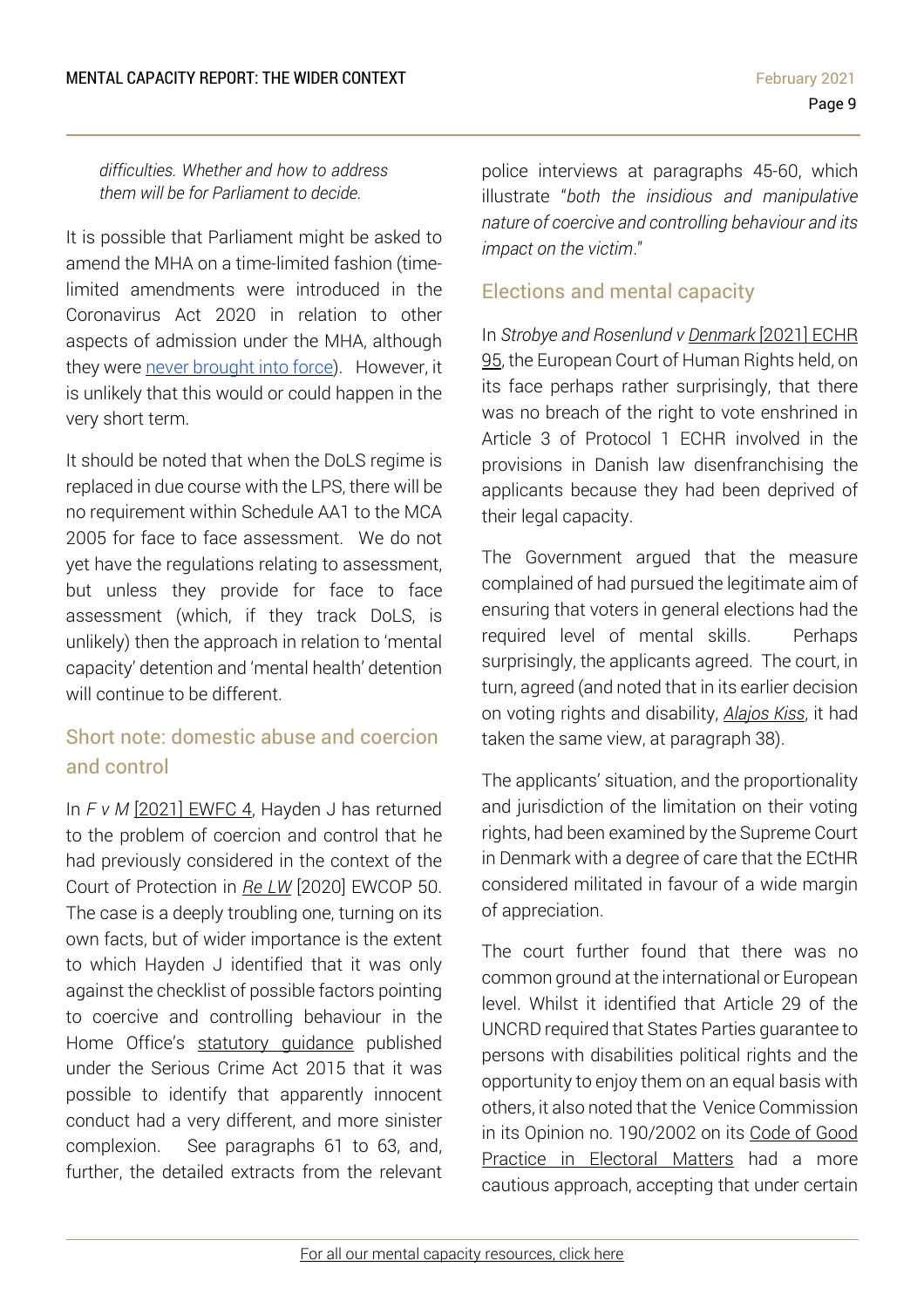cumulative conditions, provision may be made for depriving individuals of their right to vote. It should perhaps be noted that the court did not address the UNCRPD Committee's [decision](https://www.google.com/url?sa=t&rct=j&q=&esrc=s&source=web&cd=&ved=2ahUKEwj6k9vU8tzuAhWkolwKHRL6As0QFjAAegQIAhAC&url=https%3A%2F%2Fwww.ohchr.org%2FDocuments%2FHRBodies%2FCRPD%2FJurisprudence%2FCRPD-C-10-D-4-2011_en.doc&usg=AOvVaw2ly3L_DMZP4KKm_fYzziA0) on the complaint brought by the applicants in the *Kiss* case, in which the Committee had held that "*an exclusion of the right to vote on the basis of a perceived, or actual psychosocial or intellectual disability, including a restriction pursuant to an individualized assessment, constitutes discrimination on the basis of disability, within the meaning of article 2 of the Convention*."

The ECtHR was also clearly struck by the fact that, with each legal amendment, the issue of disenfranchisement was considered afresh:

*119. The Court recalls, however, that with each legal amendment, including the one leading to the right to vote in European Parliament elections in 2016, the issue of disenfranchisement was carefully assessed by the legislature in its laudable effort throughout many years to limit the restrictions on the right to vote. The fact that the development obtained required thorough legal reflection and time, cannot, in the Court's view, be held against the Government to negate the justification and proportionality of the restriction at issue. The Court also takes account of the changing perspective in society, which makes it difficult to criticise that the legislation only changed gradually (see, mutatis mutandis, Petrovic v. Austria, 27 March 1998, § 4, Reports of Judgments and Decisions 1998-II).*

*120. The Court is therefore satisfied that the above elements significantly differed from the situation in Alajos Kiss (cited above, § 41), where the Court observed that there was no evidence that* 

*the legislature had ever sought to weigh the competing interests or to assess the proportionality of the restriction in question.*

The court therefore dismissed the application. Although it did not address the *Kiss* complaint to the UNCRPD Committee, it is inconceivable that it was not aware of it (and the Committee's observations on Denmark's compliance with the UNCRPD were in line with the decision). The ECtHR therefore clearly remains still to be convinced by the position adopted on fundamental issues by the CRPD Committee.

The position in the United Kingdom, it should be noted, is nuanced. There is no explicit prohibition on voting based upon mental incapacity (or a status such as mental disorder), s.73 Electoral Administration Act 2006 explicitly having abolished "[a]*ny rule of the common law which provides that a person is subject to a legal incapacity to vote by reason of his mental state*," but as Lucy Series explains in this [blog,](https://thesmallplaces.wordpress.com/2012/09/14/mental-capacity-and-voting-rights/) inadvertent barriers are placed in the way of individuals with cognitive impairments through requirements relating to registration.

# <span id="page-9-0"></span>BIHR resources for professionals

The fantastic British Institute of Human Rights has continued to add to its suite of free resources for service providers who want to understand what human rights-based practice actually means. Their [resources](https://www.bihr.org.uk/resources-for-service-providers) include

- Mental Health, Mental Capacity and Human Rights: A practitioner's guide
- Learning Disability and Human Rights: A practitioner's guide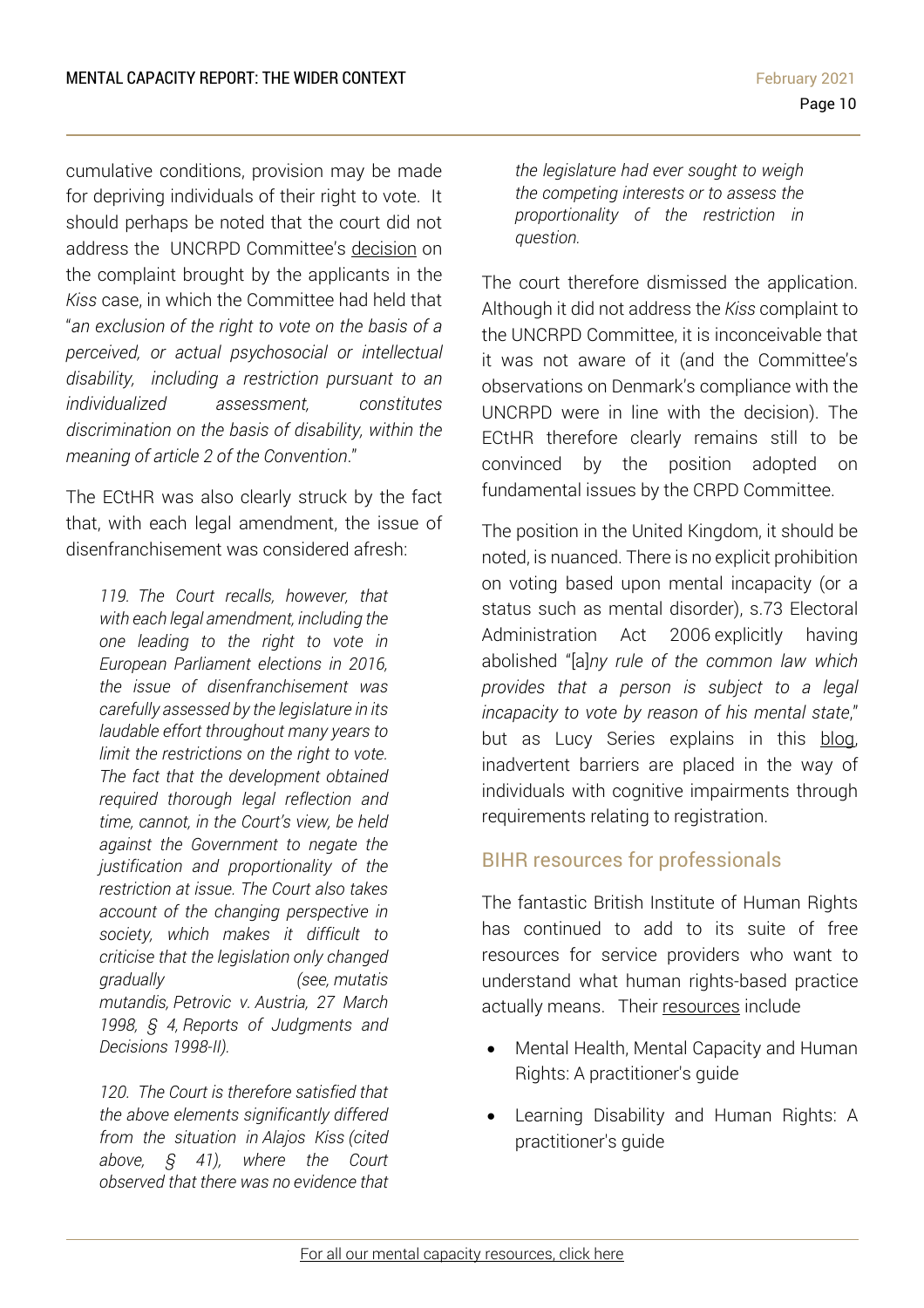- Mental Health Early Intervention and Human Rights: A practitioner's guide
- Hospital Discharge and Human Rights: A practitioner's guide
- Rehabilitation and Human Rights: A practitioner's guide
- Mental Health Care for Children and Young People and Human Rights: A practitioner's guide
- Mental Health Accommodation and Human Rights: A practitioner's guide
- Social Care Intervention and Human Rights: A practitioner's guide
- Dementia and Human Rights: A practitioner's guide
- Nursing and Human Rights: A Practitioners' Guide
- Midwifery and Human Rights: A Practitioners' Guide
- End of Life Care and Human Rights: A Practitioners' Guide

## <span id="page-10-0"></span>The EU, independent living and the CRPD

In 2019, the European Network on [Independent](http://www.enil.eu/)  $Living - ENIL$  $Living - ENIL$  and the Validity [Foundation](https://validity.ngo/2020/12/23/commission-fails-to-stop-romania-and-estonia-from-segregating-citizens-with-disabilities/) submitted two separate complaints against the Managing Authorities in Romania and Estonia, for using European Structural and Investment Funds (ESI Funds) to build new institutions for persons with disabilities. The two complaints can be found on [Validity's](https://validity.ngo/2020/12/23/commission-fails-to-stop-romania-and-estonia-from-segregating-citizens-with-disabilities/) website, along with the response from the European Commission provided in December 2020, finding that Member States are not violating EU law if they use ESI Funds to invest in new institutions. The Commission's [response](https://validity.ngo/wp-content/uploads/2020/12/CHAP20193555_Pre-closer-Letter_181120.docx.pdf) (to the Romanian complaint, identical here to that in the Estonian complaint) addressing the UNCRPD Committee's General Comment 5 (on living independently and being included in the community), makes clear the Commission's position that "[c]*omments adopted by that body do carry policy weight and should be taken into account when it comes to the implementation of the UNCRPD. However, General Comment No 5 does not create legal obligations for the State parties under the UNCRPD*."

The Commission made clear that it does not consider that the size of a facility is key for assessing if it is a long-stay residential facility preventing the personal choice and autonomy or a community based care housing that is providing for independent living. Rather, "*focus should rather be put on assessing the existence of an institutional character and the lack of independent living in a residential setting*."

ENIL and Validity have made clear that intend to seek to take this matter further, on the basis that they consider that it seriously undermines the prospect of full implementation of the CRPD within the European Union.

# <span id="page-10-1"></span>Research corner: the MCA and the translation gap

In England and Wales, the concept of mental capacity is codified in the Mental Capacity Act 2005 (MCA). Central to this concept is the functional test  $-$  whether the person can understand, retain, use and weigh information relevant to the decision, and communicate the decision that they have made. But what does it actually mean to 'understand' information, or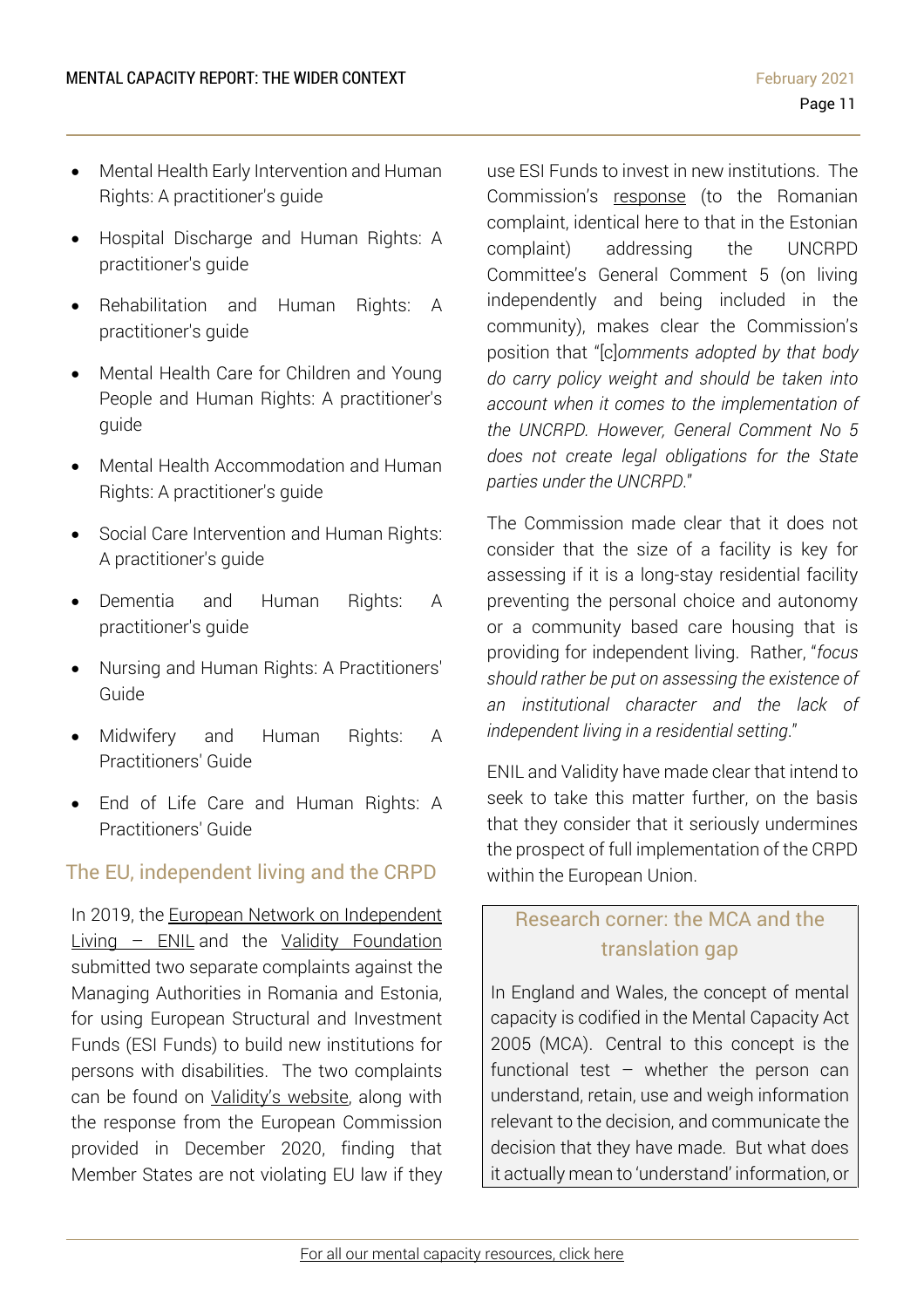to 'use or weigh' information? The MCA does not contain any amplification of these phrases. While they carry legal meaning, these terms may not mean the same to all those who seek to apply them in health or social care practice.

Equally importantly, not all of the phenomena that professionals encounter in practice will fall cleanly under terms within the MCA functional test. Consider, for example, a person who declines to accept that they have an illness, or a person who seems not to care that the consequences of that illness could be very serious for them. This problem is wellidentified in relation to the clinical concept of insight (and specifically 'red-flagged' as a concern in the 2018 NICE [guidance](https://www.nice.org.uk/guidance/ng108/resources/decisionmaking-and-mental-capacity-pdf-66141544670917) on [decision-making](https://www.nice.org.uk/guidance/ng108/resources/decisionmaking-and-mental-capacity-pdf-66141544670917) and mental capacity – see paragraph 14.24) but applies equally to many other phenomena.

As part of the Wellcome-funded Mental Health and Justice project, we wanted to start to bridge this translation gap. To do so, we turned in the first instance to the rich resource of Court of Protection (and relevant Court of Appeal) judgments, containing as they do both extensive extracts of evidence given by professionals (often, but not exclusively, psychiatrists) and the interrogation of that evidence by judges. In a paper [published](https://journals.plos.org/plosone/article?id=10.1371/journal.pone.0246521) on 5 [February](https://journals.plos.org/plosone/article?id=10.1371/journal.pone.0246521) 2021 in PLOS ONE, we analysed all available judgments where the terms of the MCA were applied in a way which went beyond merely repeating the words of the statute. Using this analysis, we developed a set of what we have called 'capacity rationales,' explanations given by the judge or expert witness for why a person did or did not have capacity to make the relevant decision. This typology has nine categories; (1) to grasp information or concepts; (2) to imagine/ abstract; (3) to remember; (4) to appreciate; (5) to value/ care; (6) to think through the decision non-impulsively; (7) to reason; (8) to give coherent reasons; and (9) to express a stable preference.

In our paper, we explain in detail how we developed these rationales from the text of the judgments, how different rationales appeared to be linked to particular impairments of mind or brain, and how we might begin to use these rationales to develop a more transparent and accountable way of applying the legal test of mental capacity to the phenomena encountered in practice. This task will require some care, not least because one of our findings was that MCA terms such as 'use or weigh' are often used in different ways. But allowing identification of a set of capacity building blocks, with a clear foundation in Court of Protection judgments, means that, at a minimum, we can start the conversation about what an inability to use and weigh might mean at a more gritty level. It also means that we can start to interrogate whether any of the rationales that emerge from our study are 'edgier' than others, such that reliance upon them for capacity determinations either inside or outside the courtroom should draw more scrutiny. Last but by no means least, we suggest that outlining these rationales will enable us to offer more specific and targeted decision-making support, to better meet our obligation under s.1(3) MCA 2005.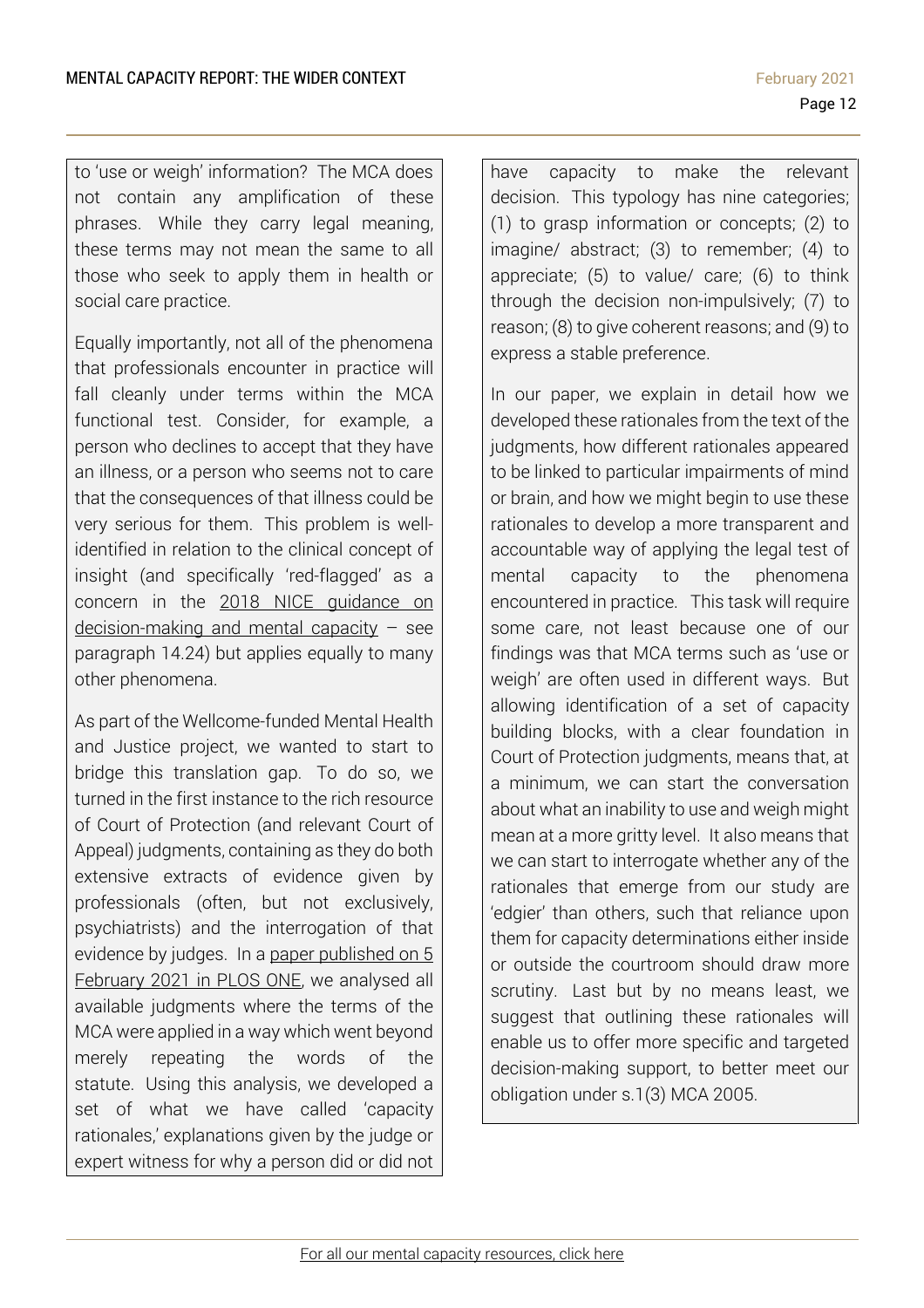For the full paper, see [here,](https://journals.plos.org/plosone/article?id=10.1371/journal.pone.0246521) and for a discussion between lead author, Dr Nuala Kane, and Alex Ruck Keene, see [here.](https://www.mentalcapacitylawandpolicy.org.uk/shedinar-in-conversation-with-dr-nuala-kane-capacity-rationales-accountability-and-support/)

*Written by Dr Nuala Kane and Alex*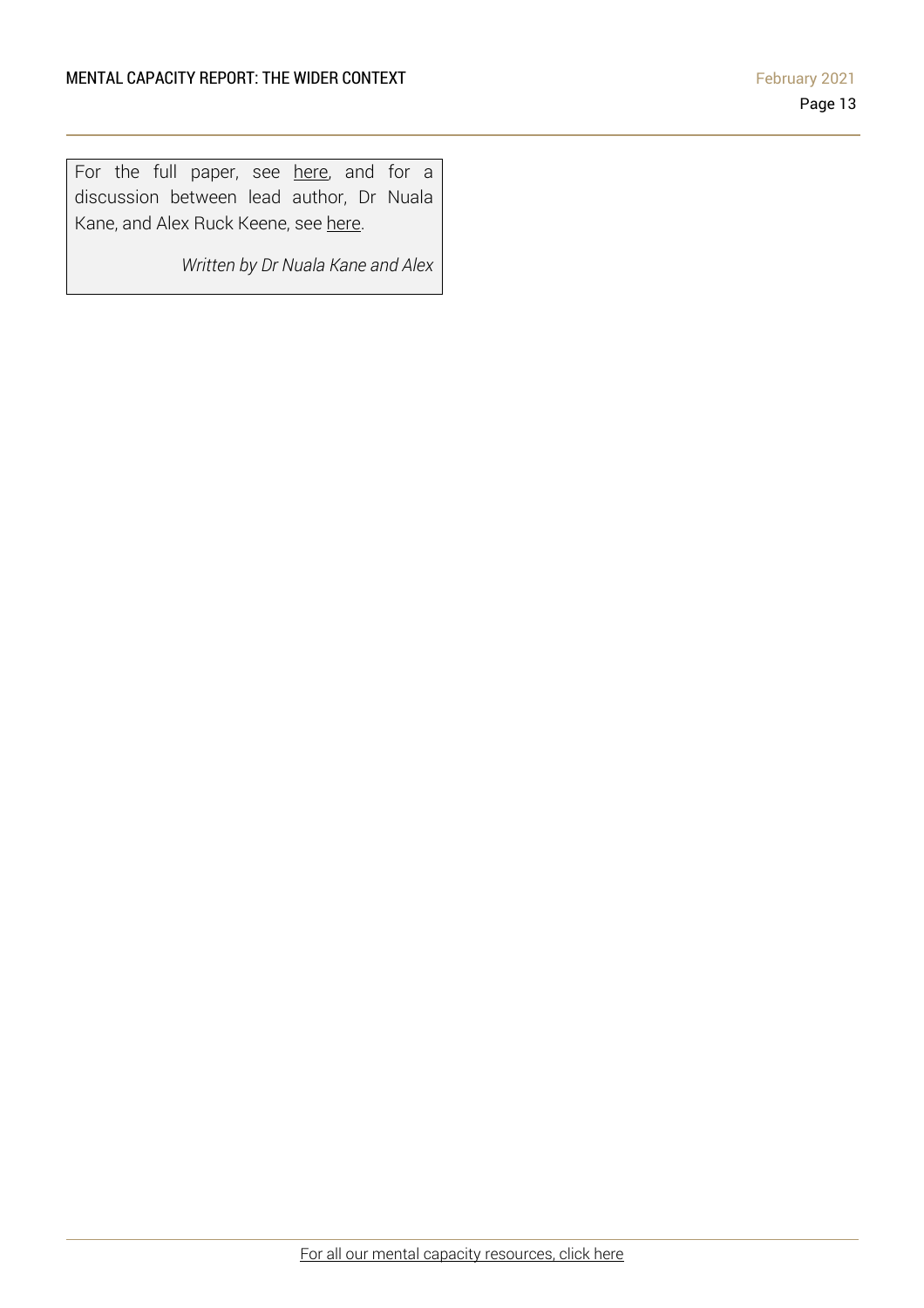# Editors and Contributors







### **Alex Ruck Keene: alex.ruckkeene@39essex.com**

Alex is recommended as a 'star junior' in Chambers & Partners for his Court of Protection work. He has been in cases involving the MCA 2005 at all levels up to and including the Supreme Court. He also writes extensively, has numerous academic affiliations, including as Visiting Professor at King's College London, and created the website www.mentalcapacitylawandpolicy.org.uk. To view full CV click [here.](http://www.39essex.com/barrister/alexander-ruck-keene/)

### **Victoria Butler-Cole QC: vb@39essex.com**

Victoria regularly appears in the Court of Protection, instructed by the Official Solicitor, family members, and statutory bodies, in welfare, financial and medical cases. Together with Alex, she co-edits the Court of Protection Law Reports for Jordans. She is a contributing editor to Clayton and Tomlinson 'The Law of Human Rights', a contributor to 'Assessment of Mental Capacity' (Law Society/BMA), and a contributor to Heywood and Massey Court of Protection Practice (Sweet and Maxwell). To view full CV click [here.](http://www.39essex.com/barrister/victoria-butler-cole/)

### **Neil Allen: neil.allen@39essex.com**

Neil has particular interests in ECHR/CRPD human rights, mental health and incapacity law and mainly practises in the Court of Protection and Upper Tribunal. Also a Senior Lecturer at Manchester University and Clinical Lead of its Legal Advice Centre, he teaches students in these fields, and trains health, social care and legal professionals. When time permits, Neil publishes in academic books and journals and created the website www.lpslaw.co.uk. To view full CV click [here.](http://www.39essex.com/barrister/neil-allen/)



### **Annabel Lee: annabel.lee@39essex.com**

Annabel has experience in a wide range of issues before the Court of Protection, including medical treatment, deprivation of liberty, residence, care contact, welfare, property and financial affairs, and has particular expertise in complex cross-border jurisdiction matters. She is a contributing editor to 'Court of Protection Practice' and an editor of the Court of Protection Law Reports. To view full CV click [here.](http://www.39essex.com/barrister/annabel-lee/)



### **Nicola Kohn: nicola.kohn@39essex.com**

Nicola appears regularly in the Court of Protection in health and welfare matters. She is frequently instructed by the Official Solicitor as well as by local authorities, CCGs and care homes. She is a contributor to the 5 th edition of the *Assessment of Mental Capacity: A Practical Guide for Doctors and Lawyers* (BMA/Law Society 2019). To view full CV click [here.](http://www.39essex.com/barrister/nicola-kohn/)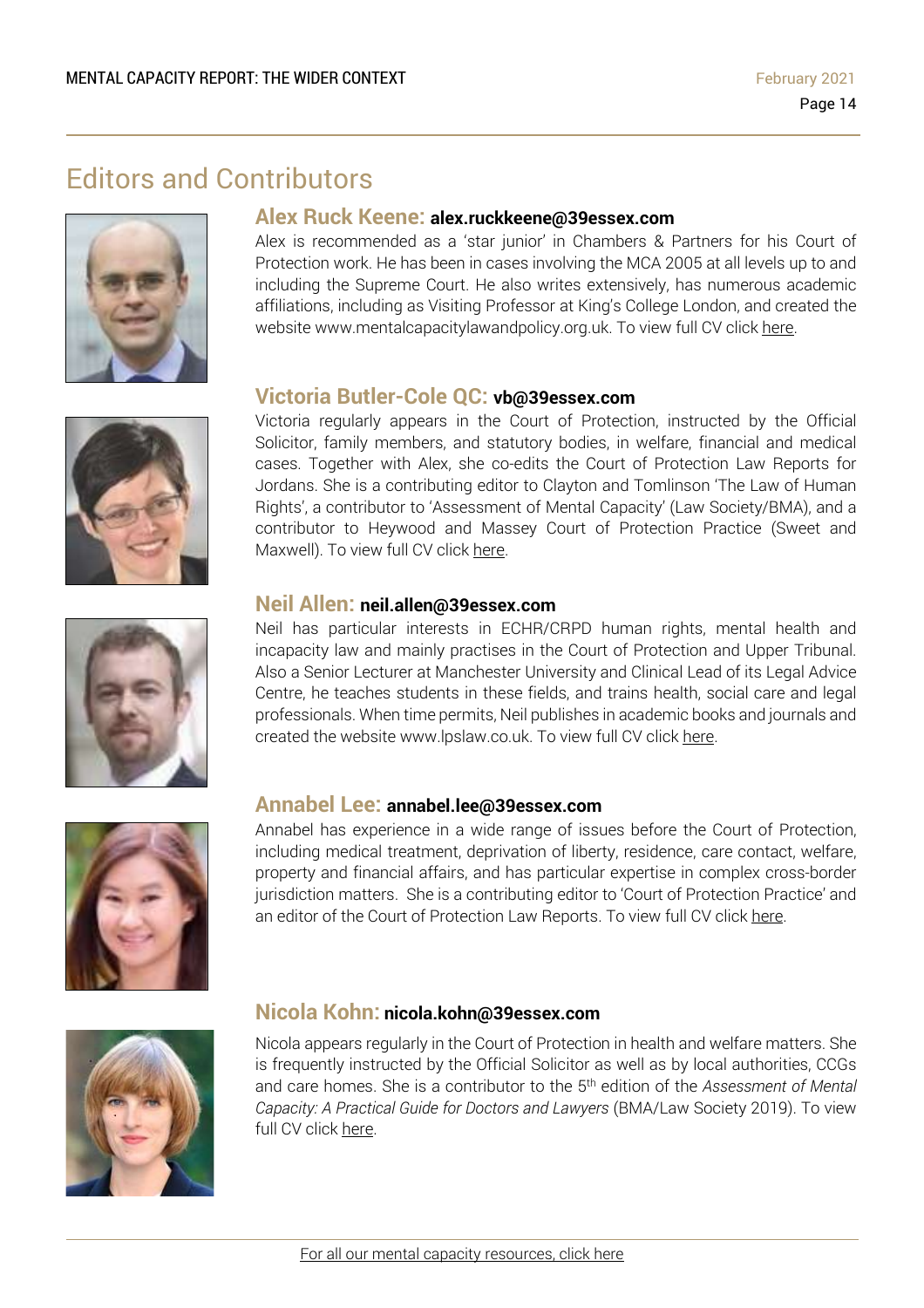

### **Katie Scott: katie.scott@39essex.com**

Katie advises and represents clients in all things health related, from personal injury and clinical negligence, to community care, mental health and healthcare regulation. The main focus of her practice however is in the Court of Protection where she has a particular interest in the health and welfare of incapacitated adults. She is also a qualified mediator, mediating legal and community disputes. To view full CV click [here.](http://www.39essex.com/barrister/katharine-scott/)



### **Rachel Sullivan: rachel.sullivan@39essex.com**

Rachel has a broad public law and Court of Protection practice, with a particular interest in the fields of health and human rights law. She appears regularly in the Court of Protection and is instructed by the Official Solicitor, NHS bodies, local authorities and families. To view full CV click [here.](https://www.39essex.com/barrister/rachel-sullivan/)



## **Stephanie David: stephanie.david@39essex.com**

Steph regularly appears in the Court of Protection in health and welfare matters. She has acted for individual family members, the Official Solicitor, Clinical Commissioning Groups and local authorities. She has a broad practice in public and private law, with a particular interest in health and human rights issues. She appeared in the Supreme Court in *PJ v Welsh Ministers* [2019] 2 WLR 82 as to whether the power to impose conditions on a CTO can include a deprivation of liberty. To view full CV click [here.](http://www.39essex.com/barrister/simon-edwards/)



### **Simon Edwards: simon.edwards@39essex.com**

Simon has wide experience of private client work raising capacity issues, including *Day v Harris & Ors* [2013] 3 WLR 1560, centred on the question whether Sir Malcolm Arnold had given manuscripts of his compositions to his children when in a desperate state or later when he was a patient of the Court of Protection. He has also acted in many cases where deputies or attorneys have misused P's assets. To view full CV click [here.](http://www.39essex.com/barrister/simon-edwards/)



### **Adrian Ward: adw@tcyoung.co.uk**

Adrian is a recognised national and international expert in adult incapacity law. He has been continuously involved in law reform processes. His books include the current standard Scottish texts on the subject. His awards include an MBE for services to the mentally handicapped in Scotland; honorary membership of the Law Society of Scotland; national awards for legal journalism, legal charitable work and legal scholarship; and the lifetime achievement award at the 2014 Scottish Legal Awards.



### **Jill Stavert: j.stavert@napier.ac.uk**

Jill Stavert is Professor of Law, Director of the Centre for Mental Health and Capacity Law and Director of Research, The Business School, Edinburgh Napier University. Jill is also a member of the Law Society for Scotland's Mental Health and Disability Sub-Committee. She has undertaken work for the Mental Welfare Commission for Scotland (including its 2015 updated guidance on Deprivation of Liberty). To view full CV click [here.](http://www.napier.ac.uk/people/jill-stavert)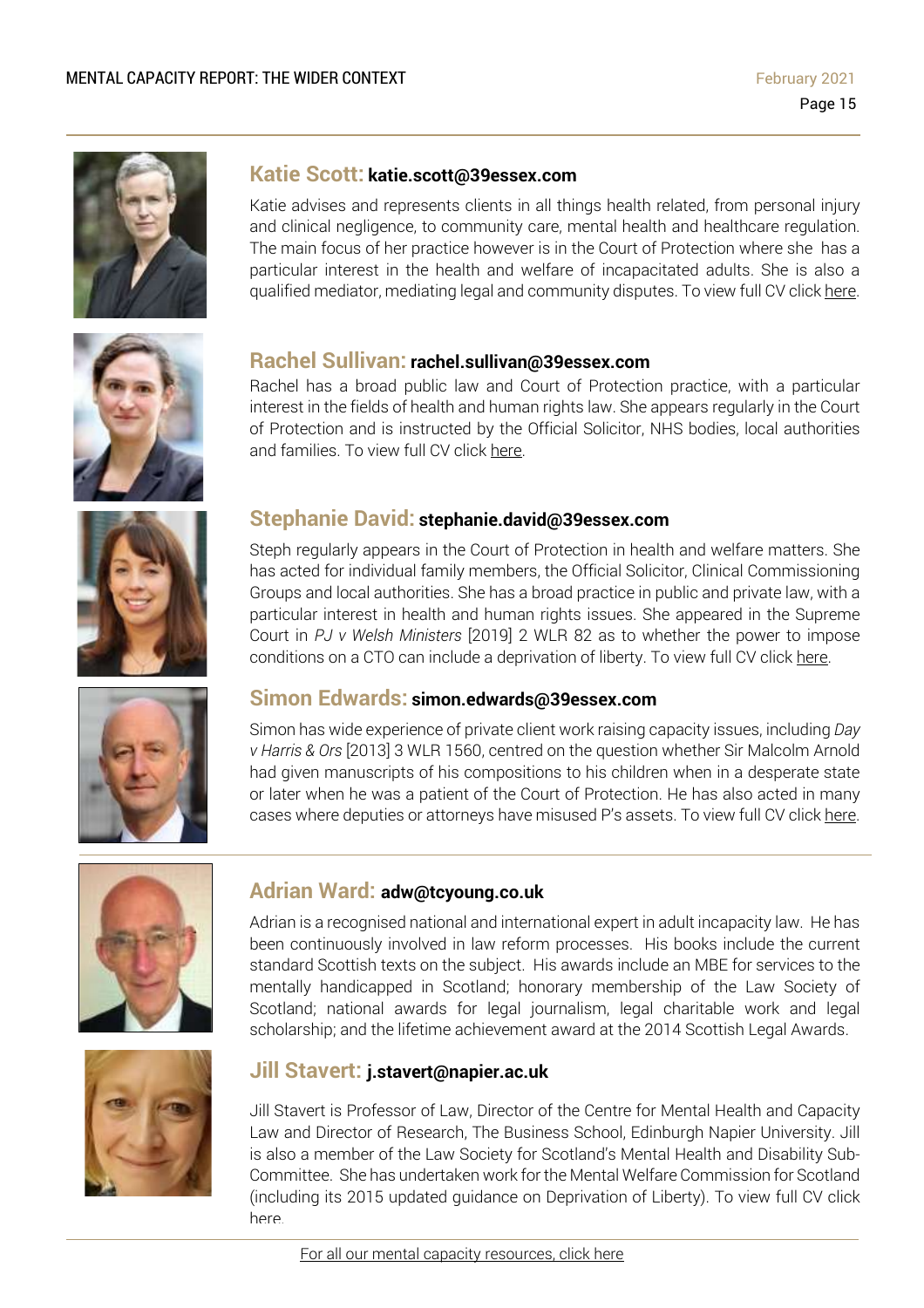# Conferences

Members of the Court of Protection team are regularly presenting at webinars arranged both by Chambers and by others.

Alex is also doing a regular series of 'shedinars,' including capacity fundamentals and 'in conversation with' those who can bring light to bear upon capacity in practice. They can be found on his [website.](https://www.mentalcapacitylawandpolicy.org.uk/)

### **Advertising conferences and training events**

If you would like your conference or training event to be included in this section in a subsequent issue, please contact one of the editors. Save for those conferences or training events that are run by non-profit bodies, we would invite a donation of £200 to be made to the dementia charity My Life Films in return for postings for English and Welsh events. For Scottish events, we are inviting donations to Alzheimer Scotland Action on Dementia.